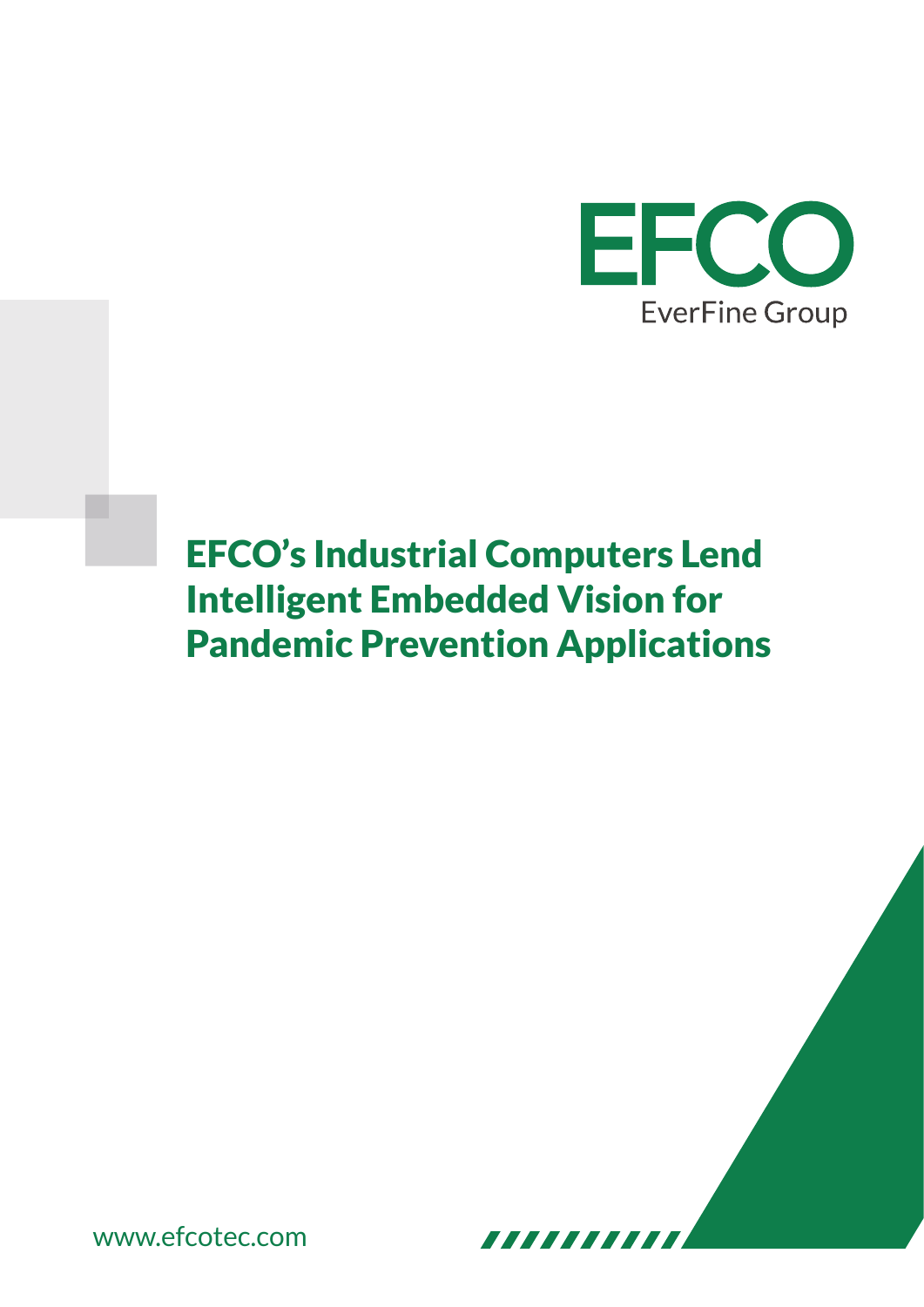

### EFCO's Industrial Computers Lend Intelligent Embedded Vision for Pandemic Prevention Applications

As COVID-19 shakes up business around the globe, companies from a variety of non-healthcare industries have stepped up to help speed production of greatly needed medical equipment by adapting their manufacturing lines for items such as ventilators and air purifiers. Embedded vision and artificial intelligence are playing a key role in helping these companies to adapt their production lines to meet this latest need. In addition, embedded vision is also providing the basis for new healthcare technologies aimed at proactive epidemic prevention.

Embedded vision is increasingly being integrated into technology of all kinds. Because an image processing system puts the PC and operating system under extreme performance loads, specialized and task-optimized image processing machines have become a necessity. EFCO developed its embedded vision systems, Eagle Eyes, to address this growing demand.

#### *Eagle Eyes Improves Smart-Factory Production of Healthcare Face Masks*

Image processing in an industrial setting makes it possible to automatically check individual parts and steps in the manufacturing of products. Eagle Eyes was designed specifically for use in such smart-factory applications, and has been ideally suited to help production lines quickly switch and adapt to the manufacture of new items such as the recent surge in the worldwide demand for healthcare face masks. Eagle Eyes incorporates features such as power-over-ethernet (PoE), preventative system monitoring and artificial intelligence to recognize imminent failures before they happen. Based on propriety artificial intelligence algorithms, it provides all-systems monitoring and predictive maintenance triggers to prevent downtime.



FFCO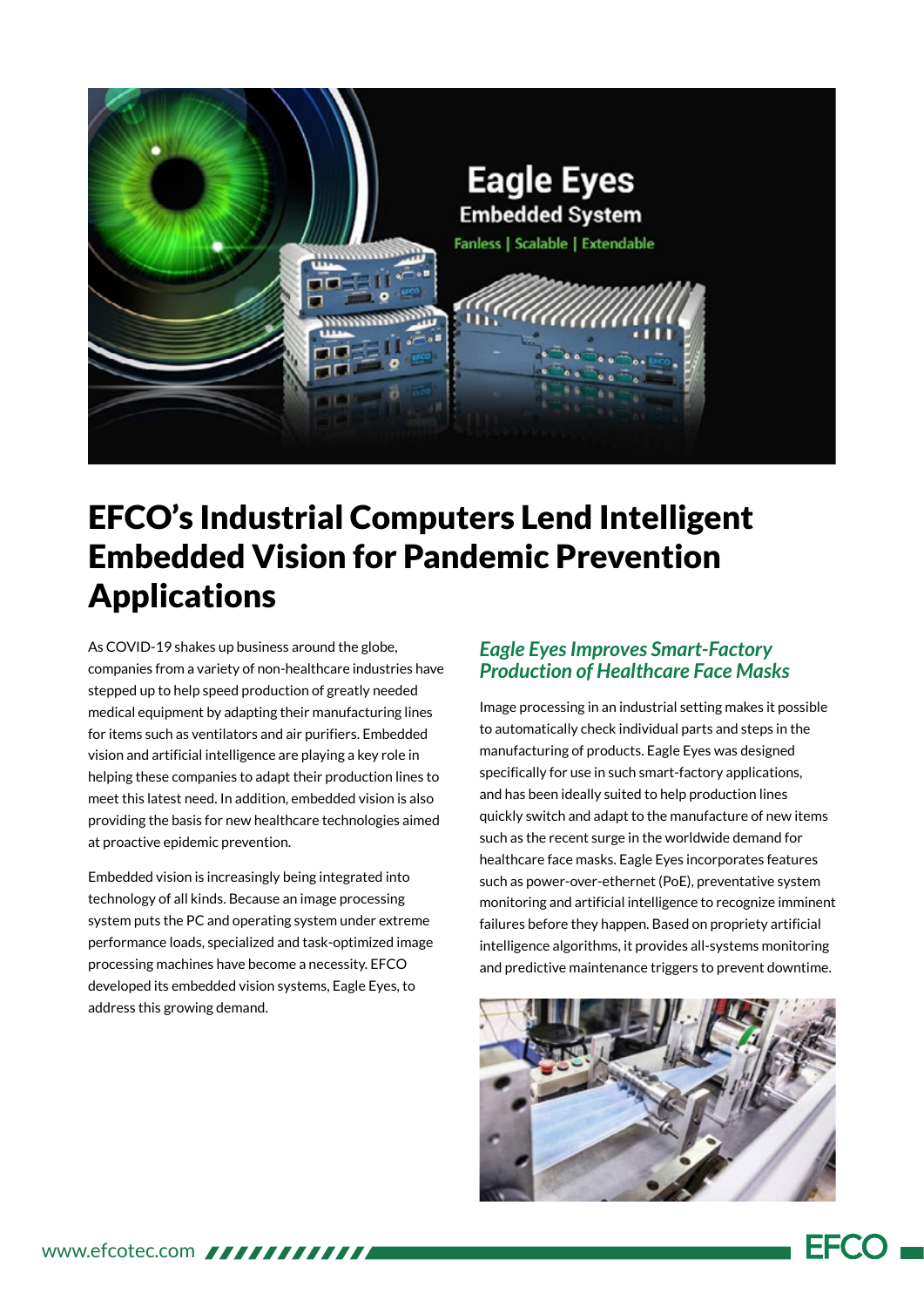#### *Proactive Pandemic Prevention Using Specialized Image Processing Machines*

Embedded vision is also key to the design of new healthcare tools and technologies currently being developed for a proactive approach to helping to prevent an epidemic. Smart temperature screening, which is now being deployed in Taiwan, is a new application and one way to identify people that may be ill. The system helps to reduce direct contact between healthy people and those that may be contagious, thus achieving the effect of intelligent epidemic prevention and helping to stunt the spread of new disease. By allowing body temperature to be remotely monitored through a dual-lens thermal sensor, and identifying people in a crowd who are running a fever, this diagnostic can be used to alert people who might not even know they are sick, to take precautions and get help from their healthcare provider.



Critical image processing applications such as these require extreme performance requirements and accuracy, and EFCO's task-optimated logic computers ensure reliability. The basic system features of the Eagle Eye are specifically designed to meet the market needs of machine vision in full. In particular, they focus on the areas of factory automation, machine vision and transportation/logistics. The Eagle Eyes systems are equipped with state-of-theart Intel Skylake / Kabylake i3/i5/i7 CPUs and offer up to six Gigabit Ethernet interfaces for sophisticated image processing tasks, four of which are equipped with PoE PSE to power IP cameras. The two remaining Gigabit Ethernet interfaces can be used to integrate a real-time fieldbus such as EtherCAT as well as a classic TCP/IP network. Another four USB 3.0 interfaces are used to connect additional peripherals such as USB camera systems. For integration into the machine environment, eight optically isolated inputs and eight also optically isolated outputs are available. The six classic serial interfaces, which contain two RS-485 interfaces, can be used to establish connections to older system components that are still in use.

As we look to the future and what we've learned from the need to quickly adapt in the time of a crisis such as COVID-19, task-optimized image processing combined with artificial intelligence offers a number of advantages. From production line efficiency to new product features, the technology is available and being used in new and creative ways to respond to market demands.